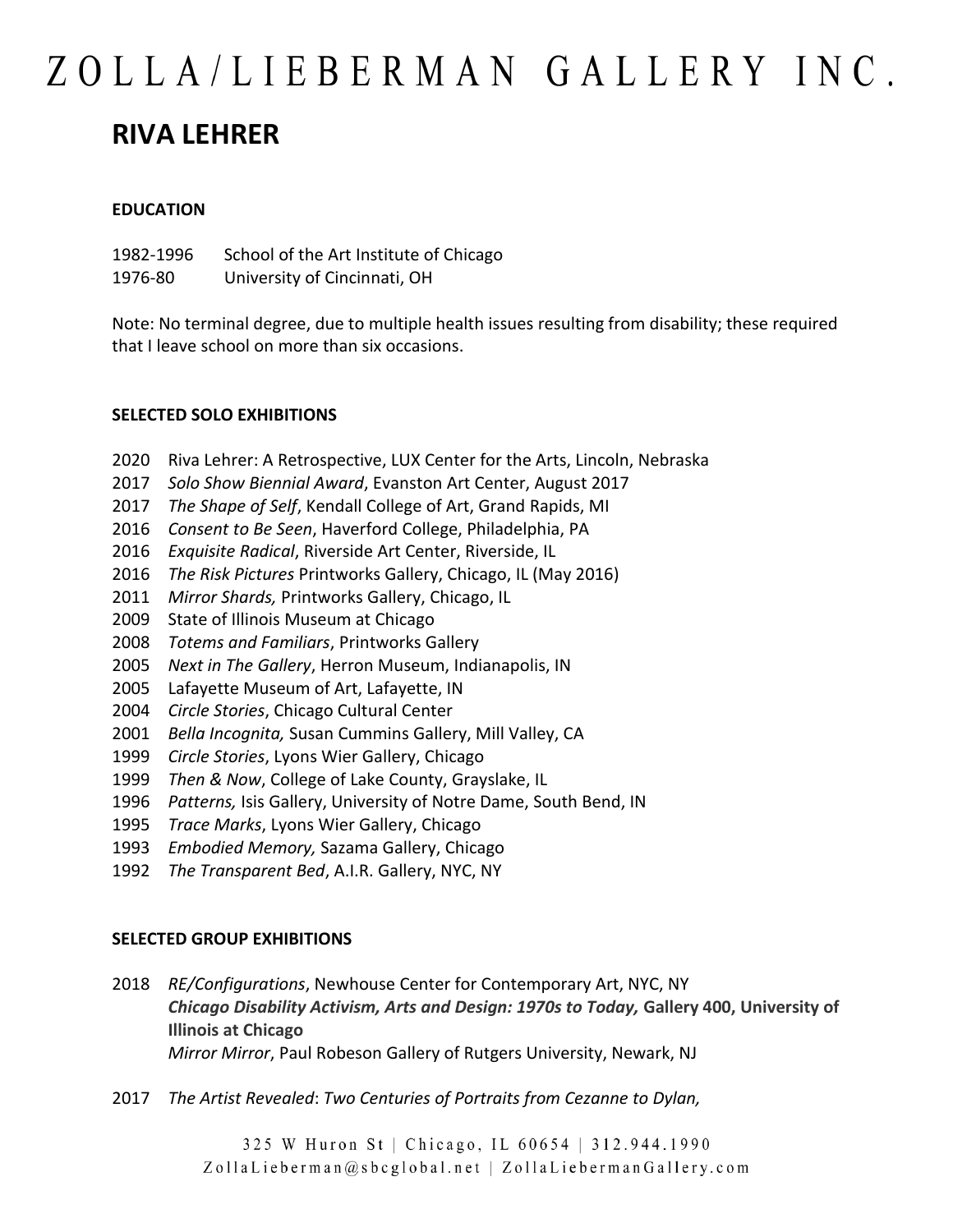Dubuque Museum of Art

*The Outwin 2016: Portraiture Today,* Art Museum of South Texas, Corpus Christi, TX *The Outwin 2016: Portraiture Today,* Tacoma Art Museum, Tacoma, WA

- 2016 *Things That Kill*, Prographica Gallery, Seattle, WA *23rd Evanston and Vicinity Biennial*, Evanston Art Center, Evanston, IL *The Outwin Boochever Portrait Competition Triennial*, National Portrait Gallery of the Smithsonian Museum, Washington DC *Chicago Paints*, Ohio University, Athens, OH
- 2015 *Return of the Exquisite Corpse*, Printworks Gallery, Chicago *Chances Dances*, Gallery 400, University of Illinois at Chicago *Body Utopia*, Trestle Gallery, Brooklyn NY *Cripfest*, Brooklyn Academy of Music, Brooklyn NY *Side Show*, Yale Gallery of Art, Yale University, New Haven CT *Transforming Community*, Westbeth Gallery, NYC *Immortality and Vulnerability*, Zhou B Art Center, Chicago
- 2014 *Summer Show*, Printworks Gallery, Chicago IL
- 2013 *Bodies of Work*, Woman Made Gallery, Chicago *Figure it Out,* Noyes Cultural Center, Evanston, IL
- 2012 Self Portraits, Printworks Gallery *Figurism*, Illinois State Museum at Chicago Gallery
- 2011 *Tribute to George Tooker*, North Park University, Chicago
- 2010 *Revealing Culture,* Smithsonian Museum, International Gallery. Washington DC. *Zora: How I Understand*, Connie Gillock Gallery, Evanston, IL *Book Covers,* Printworks Gallery, Chicago, IL
- 2009 *A Dog's Life*, Memphis College of Art Gallery, Memphis, TN
- 2008 *eMotion Pictures*, The Presidio, San Francisco, CA, & the Chicago Cultural Center,
- 2007 *Girl on Guy*, A + D Gallery, Columbia College, Chicago. *Curators Anniversary Exhibit*, Woman Made Gallery, Chicago. *The Exquisite Snake*, Mary and Leigh Bloch Museum, NW University, Evanston, IL
- 2006 *The Tullman Collection*, the Mobile Museum of Art, Mobile, AL *Spirit and Psyche*, Highland Park Art Center, Highland Park, IL *Humans Being: Disability in Contemporary Art*, Chicago Cultural Center *Navigation/Negotiation*, Gene Siskel Center, School of the Art Institute of Chicago *The Art of the Bookplate*, Printworks Gallery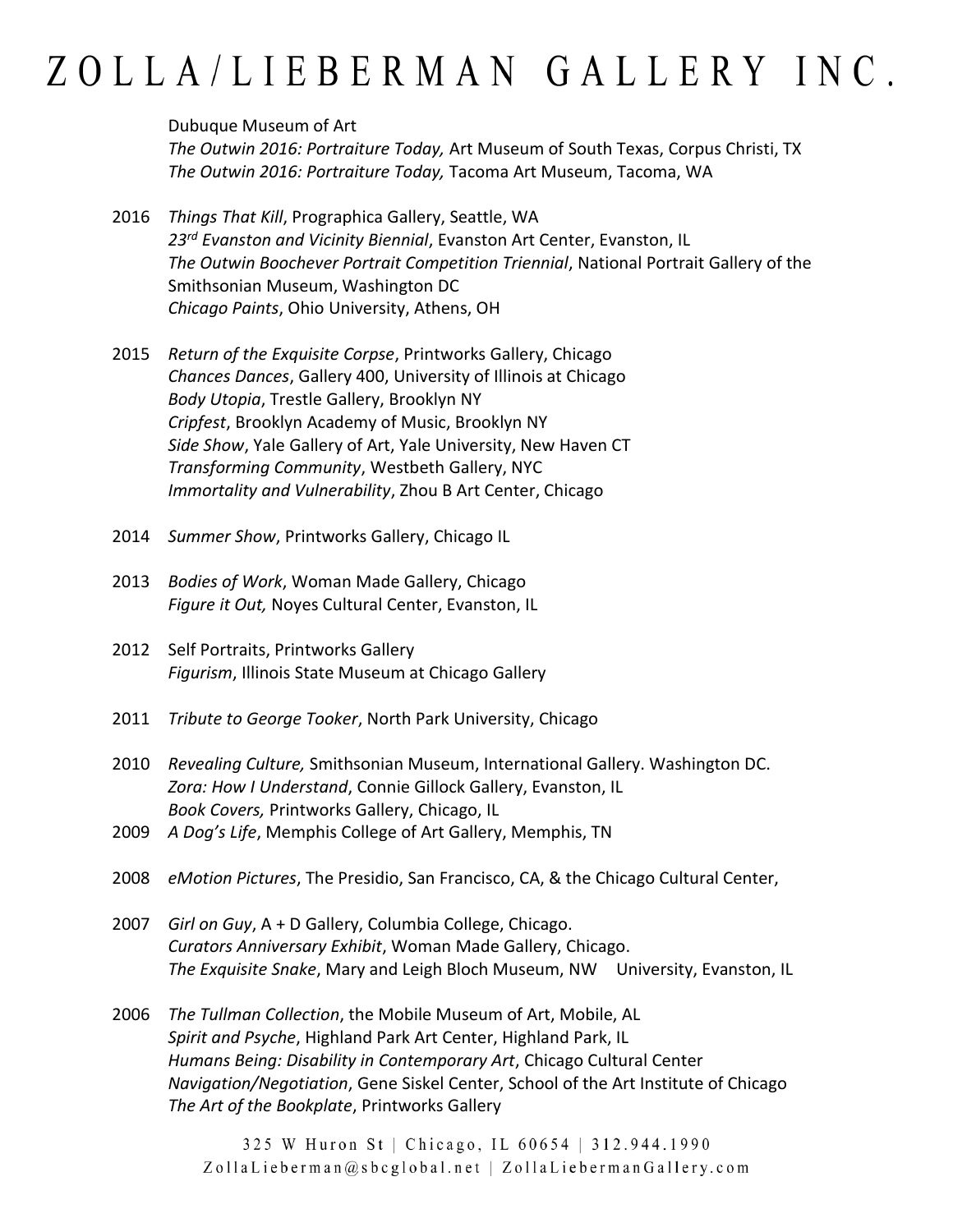- 2005 *Representing Representation*, Arnot Museum, Elmira, NY Gescheidle Gallery, Los Angeles Art Fair, LA, CA *National Biennial Watercolor Invitational*, Parkland College, Champaign, IL
- 2004 *Figurative Drawing Biennial 2004*, Koplin Del Rio, Los Angeles, CA *Protect*, Belloc Lowndes, Chicago, IL

#### 2000 to 2003

*To Kiss the Spirits: Homage to Hollis Sigler*, Artemesia, Chicago *Contemporary Drawing Salon*, Northeastern Illinois University, Chicago *The Perception of Appearances: A Decade of American Contemporary Figurative Drawing,* Frye Art Museum, Seattle, WA *eMotion Pictures,* Chicago Cultural Center & United Nations *Moments of Grace: New Regional Painting*, Muskegon Museum of Art, MI *Self Portraits 2000,* Printworks Gallery, Chicago

#### 1996 to 1999

*Illinois Women Artists: The New Millennium*, The National Museum of Women in the Arts, Washington, D.C., and museum venues around Illinois *Treatment: Women's' Bodies and Medical Science*, Dinnerware Gallery, Tucson, AZ *Portrait Show*, Elmhurst Art Museum, Elmhurst, IL *Artists of the Midwest*, Northern Michigan University Art Museum, MI *A Game of Chance*, Printworks Gallery, Chicago, traveling exhibition *Art That Heals*, Metropolitan State College of Denver, CO *Narrative Flow*, Columbia College Center for Book and Paper Arts, Chicago *Inside Out: Psychological Self-Portraiture,* Aldrich Museum of Contemporary Art, CT *Body and Soul: Contemporary Art & Healing*, DeCordova Museum, Lincoln, MA *Inside Out: Psychological Self-Portraiture*, Aldrich Museum, Ridgefield, CT

#### **AWARDS**

- 2020 Gala Honoree for the Association of University Centers on Disability, Washington DC
- 2019 Effing Award for Portraiture
- 2017 Society for Disability Studies Senior Scholar Award
- 2017 Joan Mitchell Foundation 2017 Painters and Sculptors Grant
- 2017 Peggy Goodall Award for Social Justice, Cincinnati, OH
- 2017 3Arts Fellowship, MacDowell Colony Residency Award for Writing
- 2015 3Arts Residency Fellowship at the University of Illinois
- 2014 Mellon Residency Fellowship Haverford and Bryn Mawr Colleges, PA
- 2014 2014 NewCity Chicago Artists Top 50
- 2014 Special Mention Award, *Pushcart* Prize Anthology 2015
- 2010 Critical Fierceness Award, Chances Dances, Chicago, IL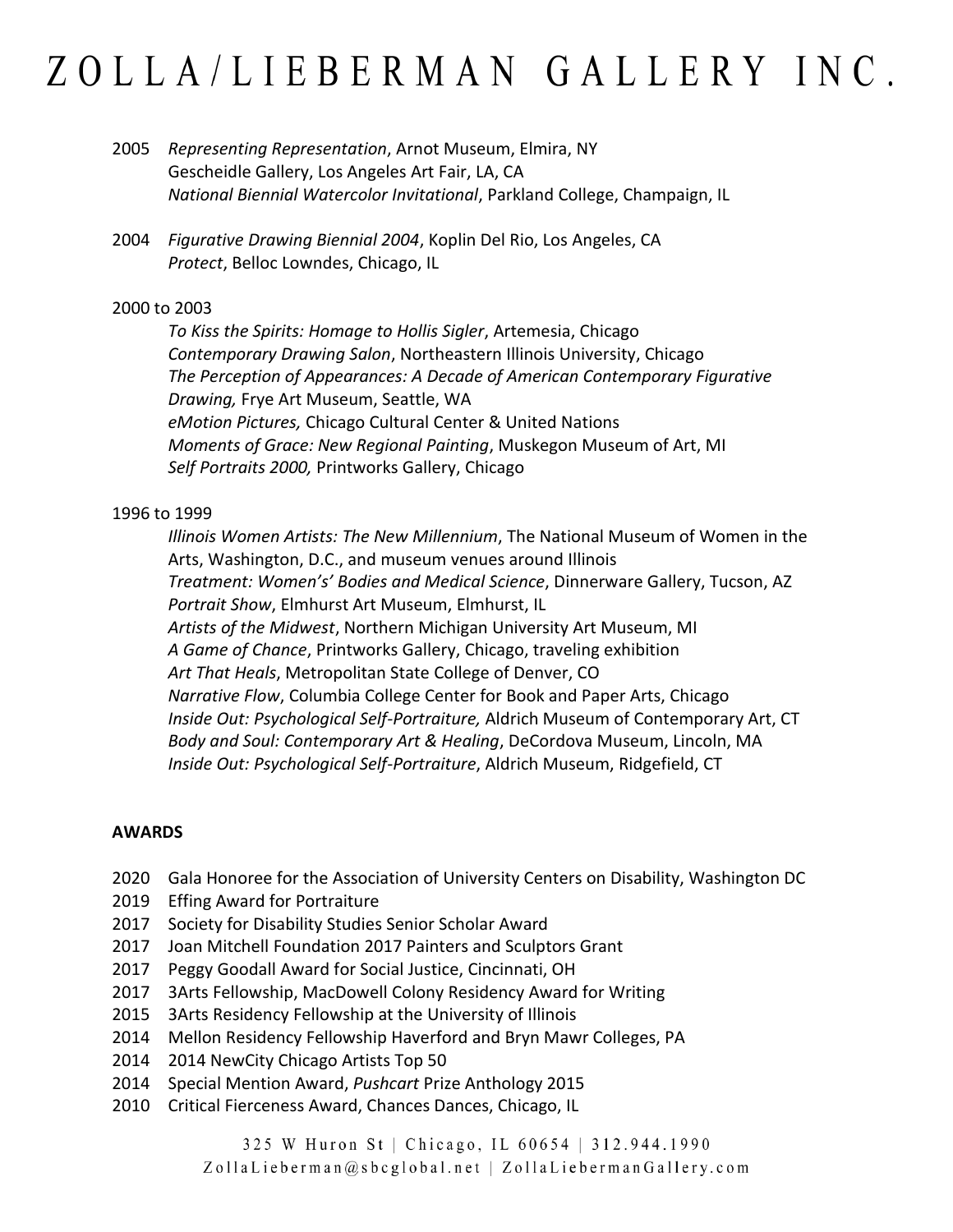- 2009 Chandler Prairie Fellowship, Ragdale Foundation, Lake Forest, IL
- 2008 Three Arts Foundation, Chicago, IL
- 2007 Chicago Artist's Month, Selected Artist Chicago, IL
- 2007 The Wynn Newhouse Award, Samuel I. Newhouse Foundation, NYC.
- 2002 The Carol J. Gill Award for Disability Culture, The Progress Center, Chicago
- 1999 Chicago Artist's Assistance Program Grant, Chicago Department of Cultural Affairs
- 1999 Special Assistance Grant, Illinois Arts Council
- 1997 Regional Visual Arts Fellowship Award, National Endowment for the Arts

#### **SELECTED PROJECTS: CURATORIAL & VISITING ARTIST**

**2018** *Golem Girl: a Memoir*, acquired by the One World imprint of Penguin/Random House.

**2016** Featured subject in the "Working in America" traveling exhibit, photographs of Americans at work. Curated interviews by Jane Saks, images by Lynsey Addario.

**2015** 3Arts Residency Fellowship, University of Illinois at Chicago.

**2014** Carnegie Mellon Creative Resident at Haverford/Bryn Mawr Colleges.

**2014** Guest curator, *500th Anniversary of Vesalius: Anatomy and Identity* Festival, New York Academy of Medicine, NYC, NY

**2013** Co-chair, *Bodies of Work*, Festival of Disability Culture, Chicago. Curator*, Humans Being II: Disability in Contemporary Art*, Woman Made Gallery, Chicago.

**2006-2010** Created the first permanent collection of art by professional artists dealing with issues of disabilities in the United States, at Access Living of Chicago.

**2006** Co-Curator, *Humans Being: Disability in Contemporary Art*, Chicago Cultural Center *Humans Being: Disability in Contemporary Art,* Exhibit Catalogue, co-writer. Curator, *Navigation/Negotiation,* School of the Art Institute of Chicago, Siskel Center Gallery. Co-Curator, *The Chicago Disability History Exhibit*, National Vietnam Veterans Museum.

**1995** Curator, *The View from the Bed,* International Museum of Surgical Science, Chicago.

#### **PUBLIC COLLECTIONS**

The National Portrait Gallery of the Smithsonian Museum, Washington, DC The Mary and Leigh Block Museum, Evanston, IL The State of Illinois Museum, Springfield, Illinois The Access Living Collection, Chicago,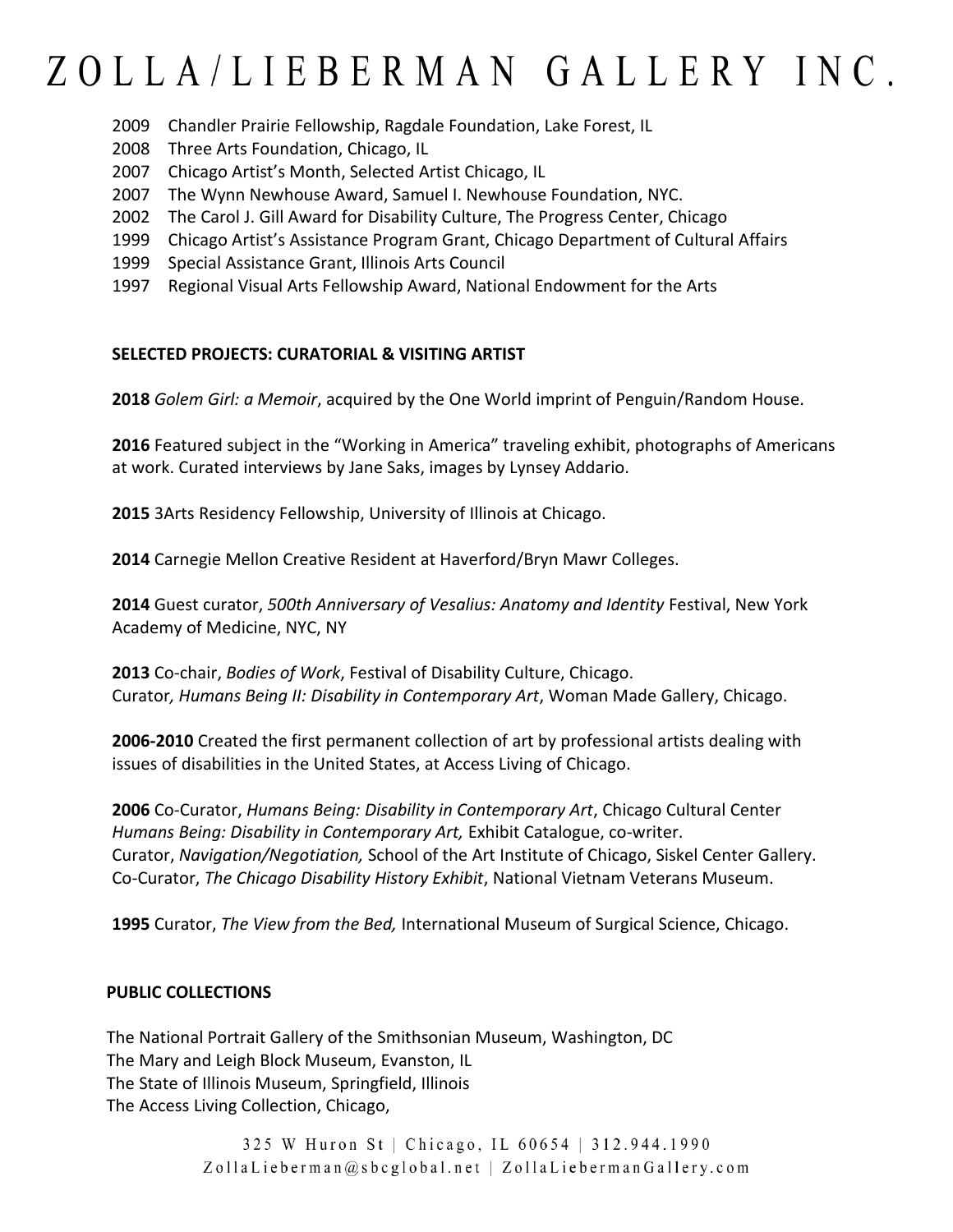The Howard and Judith Tullman Collection, Chicago Multiple Private Collections

#### **VIDEOS**

**Ted Talks Grand Rapids 2015**: *Valuable Bodies.*  https://www.youtube.com/watch?v=cjAzDqDRyK4

**Chicago Humanities Festival 2014**: *Jarred: Self Portrait in Formaldehyde.*  https://www.youtube.com/watch?v=obJaZtu3Ams

**CIVA Conference 2013** *Beauty in Exile.*  <https://www.youtube.com/watch?v=mBlTaIk11ZM>

#### **DOCUMENTARY FILMS**

*The Paper Mirror,* by Charissa King-O'Brien. 2012. Portrait collaboration with cartoonist Alison Bechdel*.* <https://vimeo.com/50499923>

*Variations,* by Anuradha Rana and Laurie Little. 2013. Profiles of dancer Kris Lenzo, musician Chris Foreman, and artist Riva Lehrer.<https://variationsdoc.com/>

*Self-Preservation: The Art of Riva Lehrer.* By David Mitchell and Sharon Snyder, 2006. PART I<https://www.youtube.com/watch?v=nVkVCaEDm5o> PART II https://www.youtube.com/watch?v=CmtxQmtFd2k

*Code of the Freaks*, by Salome Chasnoff, Susan Nussbaum, Laurie Little and Carrie Sandahl. <https://vimeo.com/55730170>

#### **SELECTED TEACHING EXPERIENCE**

School of the Art Institute of Chicago. Adjunct Professor, 2000-14. Returning 2018 Northwestern University, Medical Humanities. 2012-current. University of Illinois at Chicago, Medical Humanities. 2006-2010 Returning 2018 Evanston Art Center, 1993-2000

#### **SELECTED VISITING ARTIST / LECTURER 2000-2017**

*Some listings represent multiple appearances*

Art Academy of Cincinnati Art Institute of Chicago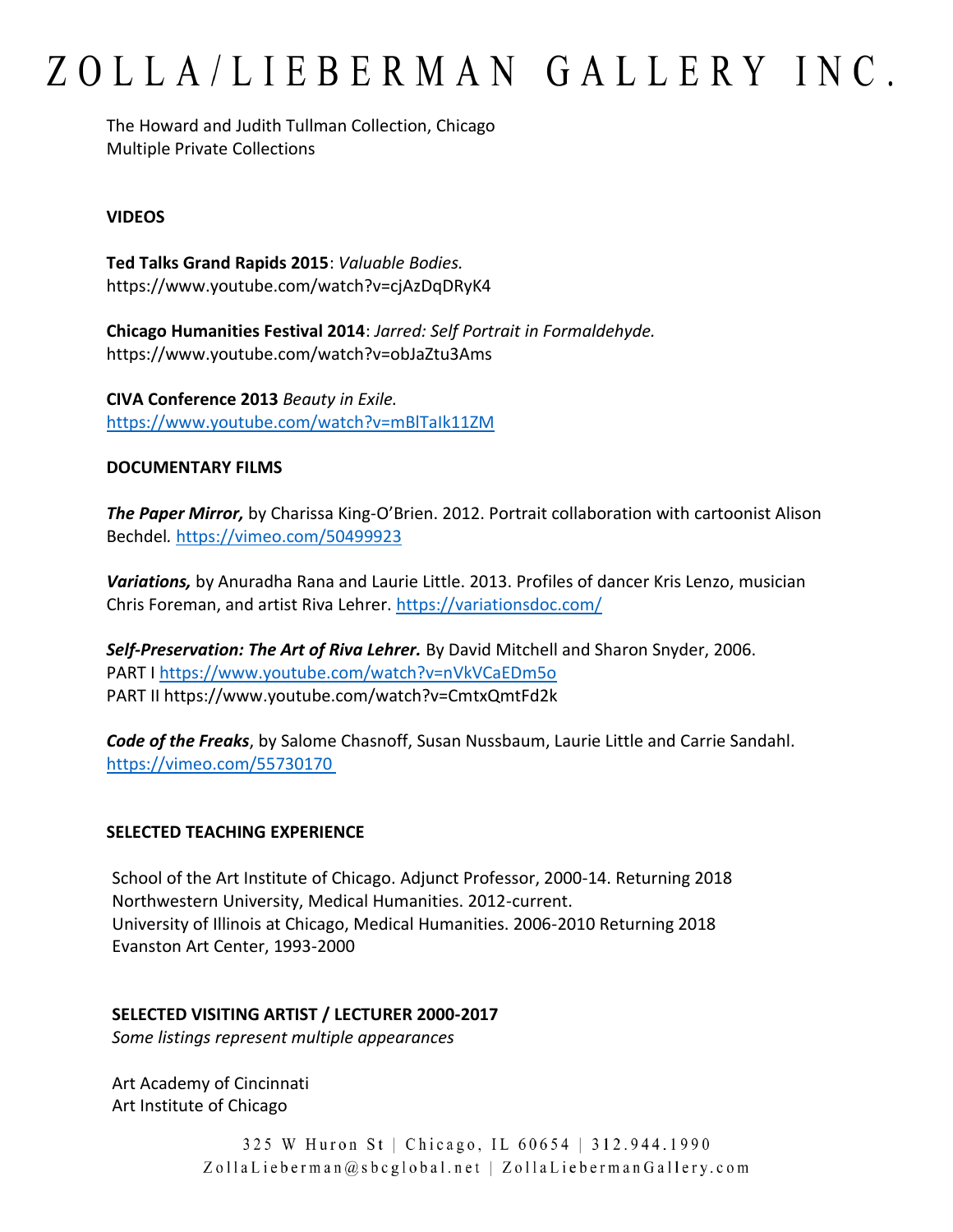Bryn Mawr College, Philadelphia, PA Chicago Cultural Center Chicago Humanities Festival, 2008 and 2014 City University of New York, NYC College of Marin, Marin County, California Columbia College, Chicago Columbia University, NYC NY Cornell Medical School, NYC NY DisArt Conference, Grand Rapids, Michigan Emory University, Atlanta, GA George Washington University, Washington DC Graphic Medicine Conference, Toronto, Ontario Haverford College, Philadelphia, PA Kendall College, Michigan Modern Language Association, Seattle National Endowment for the Arts Keynote speaker, Washington DC. Circa 2008 National Film Theater of London, London, England New York Academy of Medicine, NYC NY North Park University, Chicago Northeastern University, Chicago Northern Illinois University, Chicago Northern Michigan University Northwestern University, Chicago Notre Dame University, Indiana Ohio State University, Columbus, OH Queerness and Disability Conference, San Francisco, CA Rush-St. Luke's Medical Center, Chicago San Francisco State University, CA School of the Art Institute of Chicago Smith College, Northampton, MA Society for Disability Studies International Conference, many presentations, 2000-2015 Society for Photographic Education, Washington, DC TEDx Talk, Civic Theater, Grand Rapids 2015 Texas Christian University, Fort Worth, TX University of California at Berkeley University of Chicago University of Cincinnati University of Connecticut University of Illinois at Chicago & at Champaign/Urbana University of Indiana Northwest University of Michigan at Ann Arbor University of Saskatchewan, Saskatchewan, Canada University of Texas at Arlington University of Washington at Seattle Yale University, New Haven, CT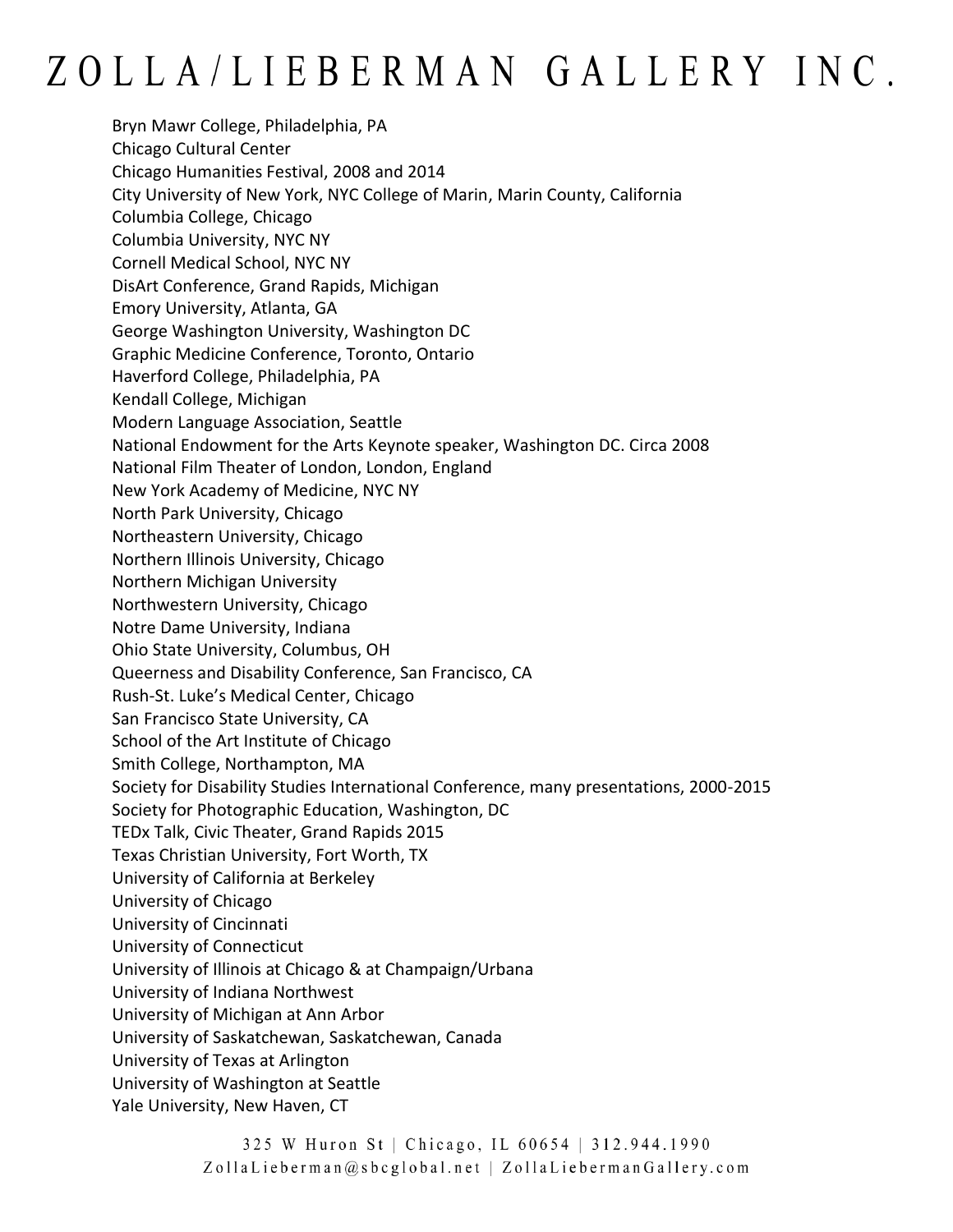Wheaton College, IL Whitney Museum of Art, NYC NY

#### **SELECTED BIBLIOGRAPHY: AS AUTHOR**

Upcoming: *Golem Girl, a memoir.* One World imprint, Penguin/Random House, 2020

"Where All Bodies Are Exquisite," in *About Us: Essays from the Disability Series of the New York Times*, Peter Catapano and Rosemarie Garland-Thomson, eds. 2019

"Presence and Absence: The Paradox of Disability and Portraiture," in *Contemporary Art and Disability Studies*, Routledge Press, Alice Wexler and John Derby, eds. 2019.

"Where All Bodies Are Exquisite." New York Times, August 9, 2017 <https://www.nytimes.com/2017/08/09/opinion/where-all-bodies-are-exquisite.html>

"Golem Girl" *Story Club Magazine,* 2015.

"The Surface of Soles." TriQuarterly Journal, Northwestern University. January 2015

"Beauty in Exile," *Criptiques.* ed. by Caitlin Wood, May Day Press, 2014. "Beauty in Exile (for Tim Lowly)," *Trying to Get A Sense of Scale*. CIVA press, 2014

*Sex and Disability*, ed. Robert McRuer and Anna Mollow, Duke University Press, 2011

"The Moving Face". TriQuarterly Journal, Northwestern University, Evanston IL. April 2013

Lehrer, Riva and Zutautas, Sofia. *Humans Being: Disability in Contemporary Art*. Cultural Center Press, 2006.

"Surgery" and "Frida Kahlo" *Encyclopedia of Disability.* G. L. Albrecht, ed. Sage Publications, 2005.

"Circle Stories." *Feminist Studies*, Vol. 26(2). 2000.

#### **SELECTED BIBLIOGRAPHY: AS SUBJECT**

Hsu, Hua. "Affect Theory and the New Age of Anxiety." *The New Yorker*, 03.18.19

Watlington, Emily. "Golem Girl: An Interview with Riva Lehrer" *ART PAPERS,* Winter 2018/2019

Stahl, Devan. *Imaging and Imagining Illness: Becoming Whole in a Broken Body.* Cascade Press, 2018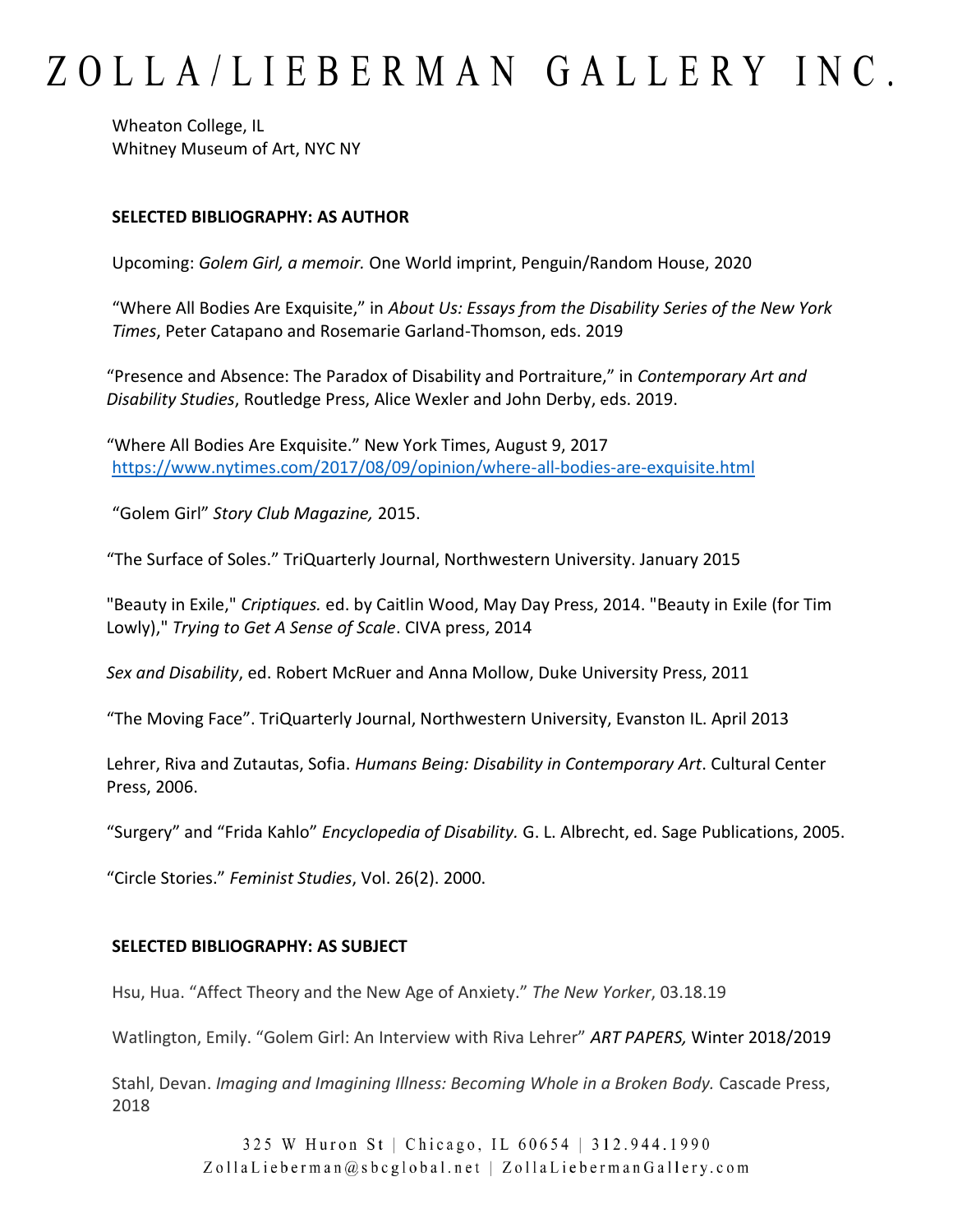*The Cambridge Companion to Literature and Disability.* Clare Barker and Stuart Murray eds. Cambridge University Press, 2018.

*The Routledge Handbook of Disability Arts, Culture, and Media*. Bree Hadley and Donna McDonald eds. Taylor & Francis, 2018

Celebration review at Zoo, Edinburgh – 'eccentric and intelligent' THESTAGE.CO.UK. 8.21.17 <https://www.thestage.co.uk/reviews/2017/celebration-review-zoo-edinburgh/>

Dery, Mark. "Monster Imagery taught Me I Was A Monster." Boingboing.net, 8.10.17 http://boingboing.net/2017/08/10/monster-imagery-taught-me-i.html

Lindgren, Kristin and Carter, Courtney. *Consent To Be Seen: Work by Riva Lehrer*. Solo show catalogue. Haverford College, Haverford, PA. 2016

Harris, Anne. *Exquisite Radical*: *Work by Riva Lehrer.* Solo show catalogue*.* Riverside Arts Center, Riverside, IL. 2016

Bellamy, Dodie. "What Can't Be Seen." Frieze.com, 12.29.16 https://frieze.com/article/whatcant-be-seen

Petlicki, Myrna. "Artwork talks at Evanston + Vicinity Biennial exhibit." *Chicago Tribune,* 7.25.16

Walker, Jonelle. "Queer is Beautiful in Outwin Exhibition at the National Portrait Gallery." Tagg Magazine, 8.2.16

James, Damien. "Statement of Purpose for Equality among Humans." *NewCity*, 6.13.16

Baudler, Liz. "Riva Lehrer and the Evolution of Risk." Windy City Times, 5. 11. 16.

Foumberg, Jason. "What is Extreme Consent? Portraitist Riva Lehrer Explains." Chicago Magazine, 7.21.15.

Frank, Priscilla. "'Body Utopia' Explores The Explosive Beauty Of Nonconforming Bodies." *Huffington Post*, 9.4.15.

Kuppers, Petra. *Studying Disability Arts and Culture*: *An Introduction.* Palgrave Press, 2014.

"Art 50 2014: Chicago's Artists' Artists" NewCity*,* 9.18.14

Morris, Matt. "Riva Lehrer Chosen for New 3Arts and UIC Artist Fellowship." *NewCity,* 9.5.2014

Wiseman, Emma. "Anatomist of Influence." *Hyperallergic*, 10.27.14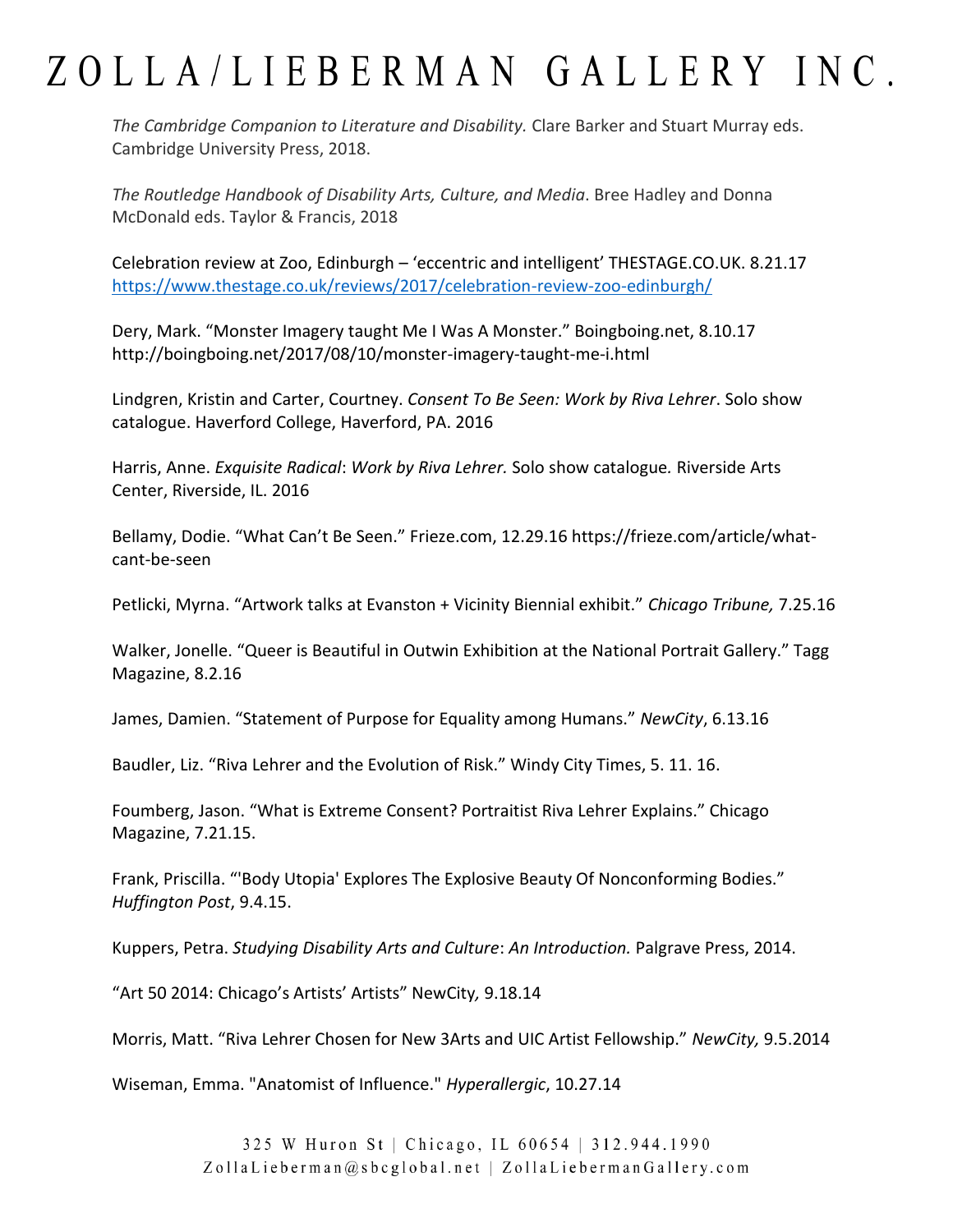Bobadilla, Suzanna. "Riva Lehrer", *Feministing Five,* 1.4.14

*You Laugh With Your Whole Face*, a video by Cleo Mees, based on Lehrer's "Golem Girl Gets Lucky." 2013

Bergquist, Kathie. "Meet A Ms Fit: Artist Riva Lehrer." *Ms. Fit Magazine*, 5.2.13

Meier, Allison. "Repatriation Through Portraiture." *Hyperallergic,* 10.17.13

Brueggermann, Brenda Jo. *Arts and Humanities.* Sage, 2012

Berlant, Lauren. *Cruel Optimism*. Duke University Press, 2011.

Millett-Gallant, Ann. *The Disabled Body in Contemporary Art.* Palgrave-Macmillan, 2010

Garland-Thomson, Rosemarie. *Staring: How We Look*, Oxford University Press, 2009

Maxwell, Carrie. "Riva Lehrer's 'Mirror Shards' debuts at Printworks". *Windy City Times,* 12.12.11

James, Damien. "Eye Exam: The Skin She Lives In". *New City Art*, 10.29.11

"Riva Lehrer Exhibited at Printworks Gallery." *Chicago.Broadwayworld.com*, 11.9.11

Smart: Riva Lehrer's Body of Art. *Bitch Media*, June 2010

Davis, Andrew. "A Gay in the Life: Riva Lehrer". *Windy City Times,* 10.6.10

"Zen, Riva Lehrer, and the Art of Disability." *Irked Magazine,* 12.8.07

Nance, Kevin. "Artistic Passions Turn to Girl on Guy." *Chicago Sun Times*, 10.5.07

Czerwiec, MK. "A Conversation with Riva Lehrer". *Graphic Medicine.* 5.30.12

Artner, Alan G. "Girl on Guy Puts Cold Logic to Hot Buttons." Chicago Tribune, 10.4.07

*The Tullman Collection,* The Mobile Museum of Art, exhibition catalogue

Welte, Ruth. "Body Art." *Time Out Chicago*. April 20-27, 2006

Gray, P.J. "Circling a Monster." *Pink Pages*. May 2004

Thodos, Diane. "Riva Lehrer: Circle Stories." *ArtCritical.com.* May 2004